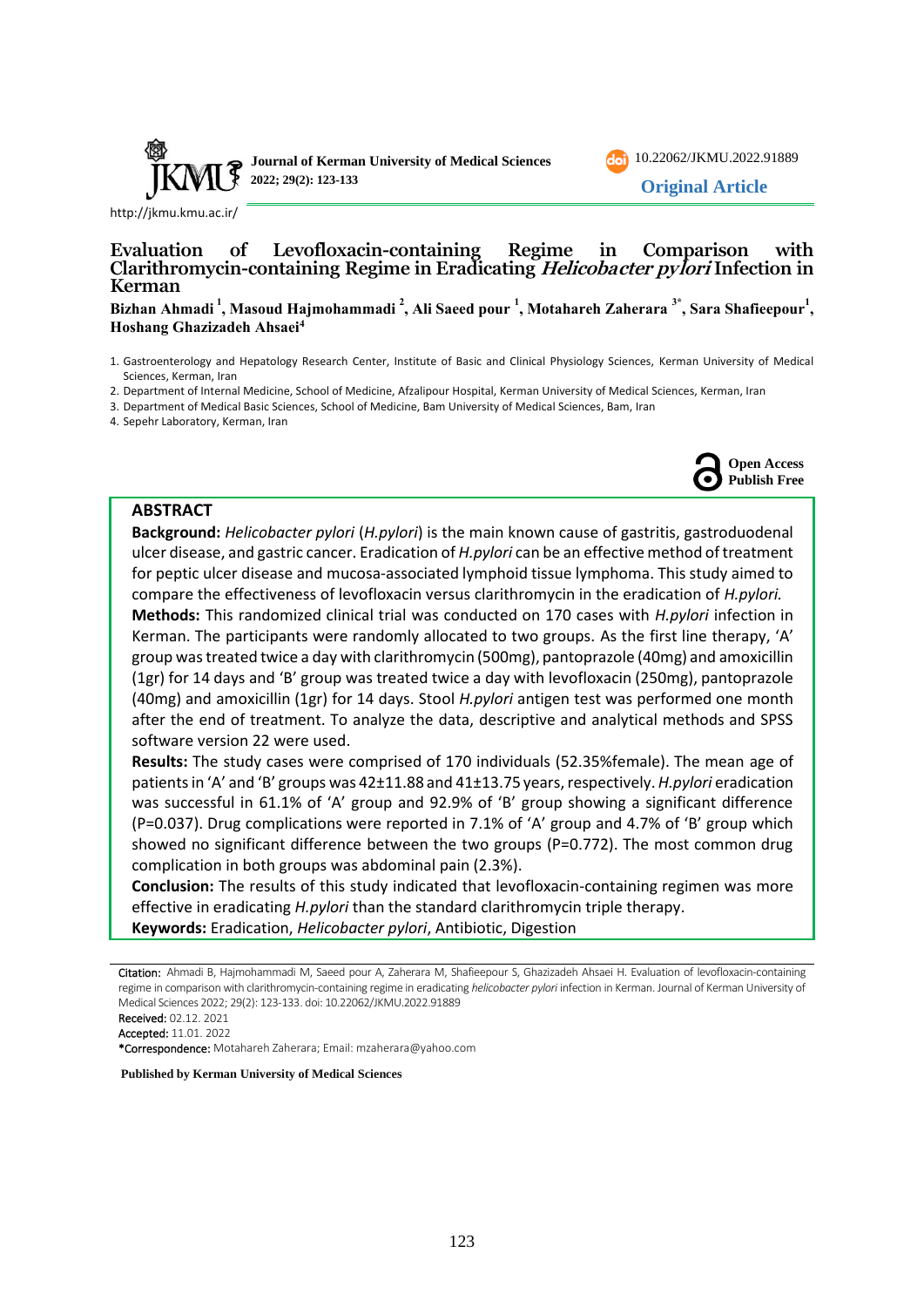#### **Introduction**

*elicobacter pylori* (*H. pylori*) is the most common bacterial infection that affects humans globally (1). It attaches to the gastric mucosa (2, 3) and can cause problems such as peptic ulcer disease, gastric malignancy and dyspepsia, gastric cancer and lymphoma of mucosa- associated lymphoid tissue (MALT) that is more prevalent in developing countries (4- 10). Approximately 50% of the world population is known to be infected with this infection being more common, up to 80% by the age of 20, in developing countries and with potential increases with aging (11). Epidemiological studies suggest that the prevalence of *Helicobacter pylori* infection in Iran is 90% in people over 35 years of age (12). Contaminated food, water or dishes are the causes. This disease is more common in countries or communities with no proper sanitation or unsafe drinking water (13). Infection with *Helicobacter pylori* is likely acquired through oral ingestion, especially in early childhood. Spontaneous removal of the bacterium is fairly common in children, but infection with *Helicobacter pylori* in adults is generally chronic and does not improve without specific treatment (14). A variety of diagnostic procedures using invasive and non-invasive techniques are developed to detect *H. pylori* infection. Invasive methods require endoscopy and include biopsies of gastric tissues for the histology, culture, and rapid urease test (RUT) and non-invasive tests include serologic tests, urea breath test and fecal antigen tests. By increasing the use of antimicrobials, approximately 20% bacterial resistance to antibiotics has been reported, particularly where antimicrobials are readily available without a prescription. Indications to treat and eradicate *H. pylori* infections include gastric and duodenal ulcers, a positive familial history of gastric cancer, MALT lymphoma and primary gastric cancer (15). Various therapeutic regimes with different effectiveness and side effects have been suggested to eradicate *H. pylori* infection. The reason for the diversity of these diets can be attributed to the difficulty of treating *H. pylori* and sometimes developing resistance to certain kinds of medications (16). Diet therapy, which *H*

has been approved and used as a first-line treatment by many countries, including Iran, is a three-drug regimen including a proton pump inhibitor (PPI) and clarithromycin with either amoxicillin or metronidazole administered for 14 days; this diet is also known as standard triple therapy (STT) (17,18). Over the past few years, the effectiveness of standard triple therapy has gradually declined (less than 80%) (19-21). This decline is particularly marked in the Mediterranean area (22). Due to the progressive decline in the utility of traditional diets, novel approaches to the treatment of *Helicobacter pylori* have been proposed. One promising approach is sequential treatment. This diet consists of two induction phases, a proton pump inhibitor (PPI)/ amoxicillin, and a second phase consisting of PPI and two antibiotics (furazolidone and clarithromycin) (23).Clinical experiences in Iran and in the most developing countries have shown that the rate of eradication of *H. pylori* using the same treatment regimens is much lower than that in Western countries and also the rate of recurrence or re-infection in the short or long term is much higher than what has been reported in Western countries (24).This has led to an expansion of research on alternative treatment regimens of primary intent. The objective of this study was to assess the eradication of *Helicobacter pylori* using levofloxacin-containing regimens and compare it to clarithromycin-based regimens.

#### **Material and Method**

This study was designed as a clinical trial (IRCT20170803035490N1) study.

A total of 170 patients with *Helicobacter pylori* referring to Besat gastrointestinal clinic in Kerman in 2019 were included in the study Block-balanced randomization was used to allocate patients to either group A or group B with a block size of 2. A statistician developed block-balanced sequences based on computergenerated random numbers. Patients were divided into two groups of 85. Participants were aware of the type of treatment and the study was not blind. Patients between the ages of 18 and 65 years presenting with upper gastrointestinal symptoms underwent upper endoscopy. If there was the evidence of inflammation, swelling or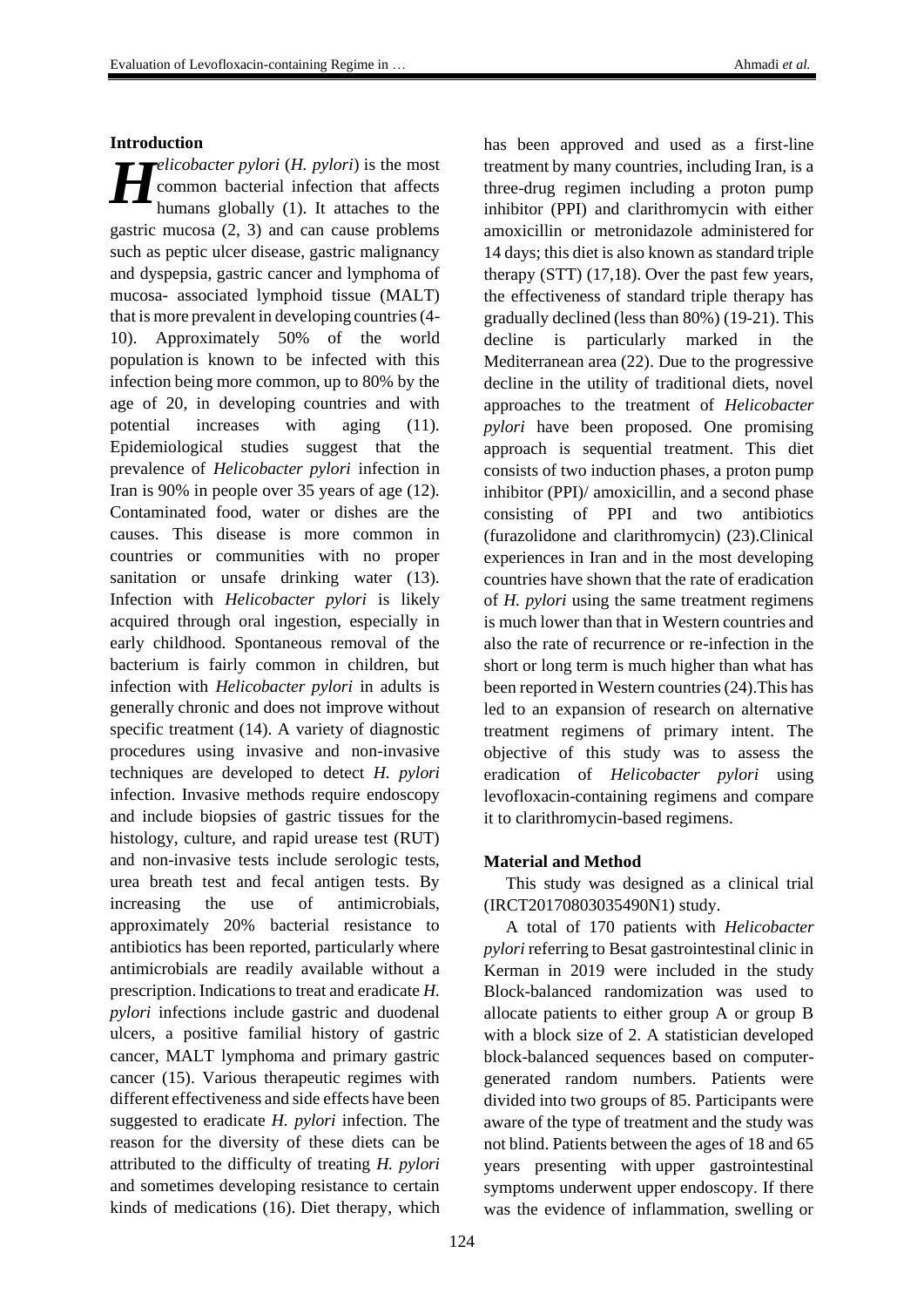ulcers and erosion, biopsy was taken from the antrum and submitted to a pathology lab, or a rapid urease test (RUT) was performed (if not receiving any bismuth or antibiotics in the last 4 weeks and be off PPI therapy for 2 week prior to the performing endoscopy). Since the sensitivity of the biopsy urease test is approximately 90 to 95% and its specificity is 95 -100%, false positives are unusual. However, recent gastrointestinal bleeding or the use of PPIs, H2 blockers, antibiotics, and bismuthcontaining compounds may lead to false negative test. To perform rapid urease test, Man company kit under the license of Elitech group was used. Based on the results of tests and endoscopic findings such as peptic ulcer or erosion, patients were assigned as candidates for eradication of *Helicobacter pylori*. To prevent selection bias, patients were allocated into two groups of treatment regimens using block randomization method. Patients were informed about the type of treatment and informed consent was obtained. Group A included 85 patients treated with the standard clarithromycin (fromilid) 500 mg twice daily and pantoprazole (nolpaza) 40 mg twice daily and amoxicillin 1.0 g twice daily for 14 days. Group B (85 patients) received 250 mg pantoprazole, amoxicillin and levofloxacin (Tavanic®) twice daily. If allergic to amoxicillin, the patient would receive 500 mg of metronidazole twice daily and be excluded from the study. One month following completion of the treatments, the patients were referred to the laboratory for stool antigen tests. Experiments were performed in a laboratory with the necessary quality control standards: Stool antigen test was used for detection of *Helicobacter pylori* after eradication therapy

which has a sensitivity of 94% and a specificity of 88% to 92%. The Fecal H pylori Ag ELISA Kit (Epitope Diagnostics, Inc.) was used for this purpose. The criterion for a microbial response was a negative stool antigen test one month after the completion of treatment. Exclusion criteria included gastrointestinal bleeding, allergic reaction to antibiotics, intolerance to drug side effects and lack of evidence for clinical response to standard clarithromycin treatment.

### **Ethical considerations**

All participants provided informed written consent to be part of the study after a detailed description of the study treatment. This study was approved by the Ethics Committee of Kerman University of Medical Sciences in Iran (Ethical Code: IR.KMU.AH.REC.1395.42)

### **Results**

This study was performed as a clinical trial on 170 patients. We calculated that 85 participants were required to be enrolled in each study group in order to achieve 80 % power and finally enrolled a total of 100 patients in each group to allow for probable loss in follow-up or cases that might not be evaluable for the primary outcome. During the study, 200 patients with epigastric symptoms referred to Besat Gastroenterology Clinic in Kerman who underwent upper endoscopyand showed *Helicobacter pylori* infection based on pathological results. These individuals were divided into two groups of A and B using randomized block design. Group A received standard treatment containing clarithromycin and group B received levofloxacin-containing diet (Figure1).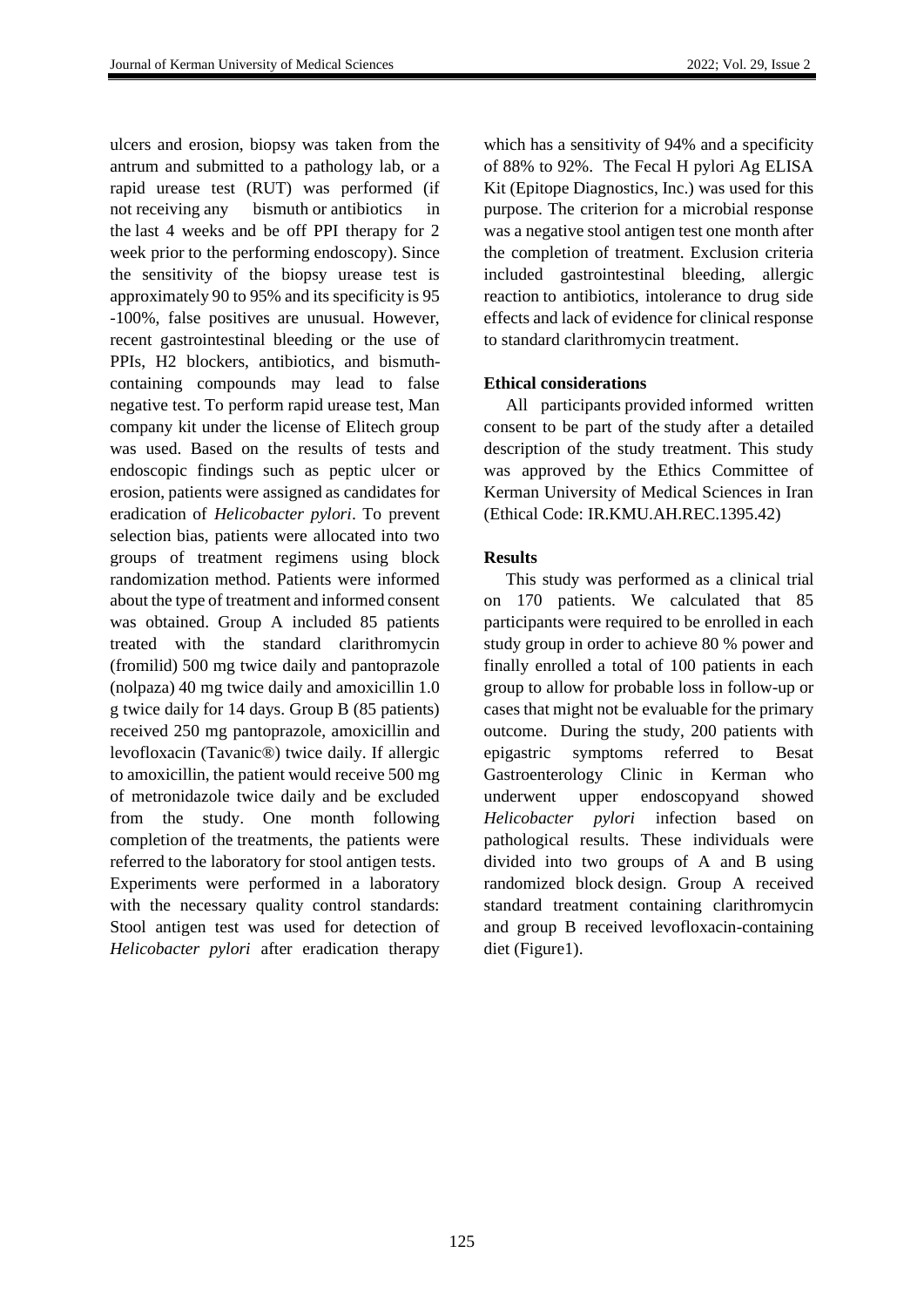

**Figure 1.** Consort flow diagram for two groups of patients

The mean age of patients in groups A and B was  $42 \pm 11.88$  and  $41 \pm 13.75$  years respectively and 62 patients were in the age group of 31-40 years. There was no statistically significant difference between the two treatment groups in terms of patients' age. In term of sex, 81 patients were men and 89 were women. There was no significant difference between the treatment groups A and B in terms of sex according to the statistical analysis. In group A 49.4% and in group B 45.8% were male respectively  $(P=0.805)$ .

Other demographic characteristics of patients participating in this study, including: education, smoking (cigarette and hookah) were also investigated. Out of 170 patients studied in this study, in different groups of education, the highest frequency was related to people with high school diploma (69 people, 49.9% and 35.3% in groups A and B respectively) .The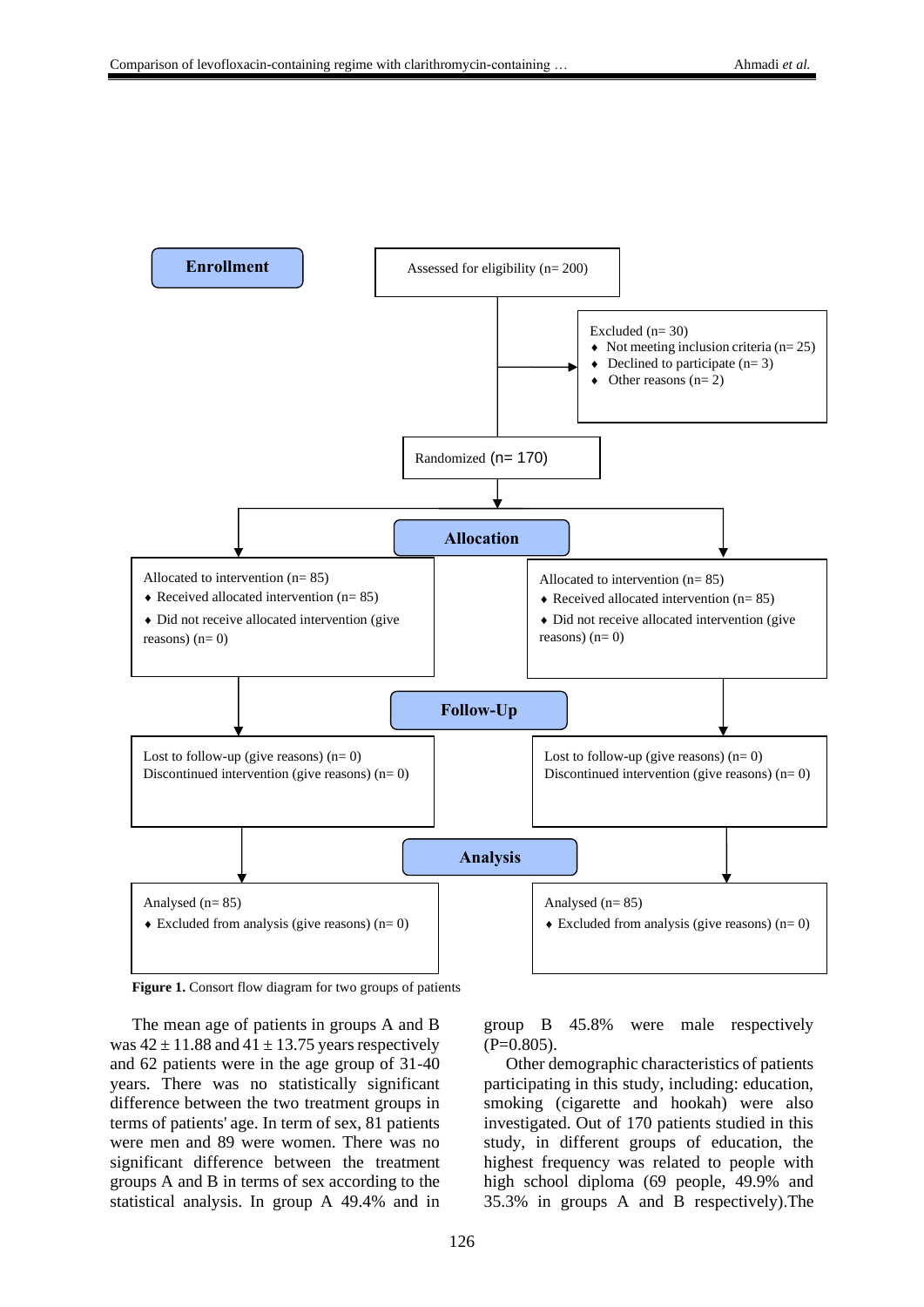results on the frequency of smoking was 65 people. In group A, 35 people and in group B, 30 people were smoker. There was no significant difference between the groups in terms of level of education and smoking ( $p= 0.309$  and  $p=0.763$ respectively, Table 1, Graphs 1-4).

|                  |                   |                | $\mathbf A$   |             | $\, {\bf B}$  |                         |
|------------------|-------------------|----------------|---------------|-------------|---------------|-------------------------|
|                  |                   | $\mathbf n$    | $\frac{0}{0}$ | $\mathbf n$ | $\frac{6}{6}$ | $\mathbf{p}.\mathbf{v}$ |
| Age              | Below 30 yrs      | 15             | 17.6          | 16          | 18.8          | 0.545                   |
|                  | 31-40 yrs         | 28             | 32.9          | 34          | 40            |                         |
|                  | 41-50 yrs         | 21             | 24.7          | 18          | 21.1          |                         |
|                  | 51-60 yrs         | 14             | 16.4          | 11          | 12.9          |                         |
|                  | Above 60 yrs      | $\overline{7}$ | 8.4           | 6           | 7.2           |                         |
| Gender           | Male              | 42             | 49.4          | 39          | 45.8          | 0.805                   |
|                  | female            | 43             | 50.6          | 46          | 54.2          |                         |
| <b>Education</b> | <b>Illiterate</b> | 13             | 15.3          | 9           | 10.6          | 0.309                   |
|                  | Under diploma     | 11             | 12.9          | 18          | 21.2          |                         |
|                  | diploma           | 39             | 45.9          | 30          | 35.3          |                         |
|                  | <b>University</b> | 22             | 25.9          | 28          | 32.9          |                         |
| <b>Tobacco</b>   | no.               | 50             | 58.8          | 55          | 64.7          | 0.763                   |
|                  | <b>Cigarettes</b> | 11             | 12.9          | 9           | 10.6          |                         |
|                  | hooka             | 14             | 16.5          | 12          | 14.1          |                         |
|                  | Cigarettes, hooka | 10             | 11.8          | 9           | 10.6          |                         |

| Table 1. Demographic information of patients in the two studied groups |  |
|------------------------------------------------------------------------|--|
|------------------------------------------------------------------------|--|

As shown in table 2 the success rate for H. pylori eradication in the two group showed a significant difference and it was higher in group B than in group A.

**Table 2.** Frequency of *Helicobacter pylori* eradication in the two studied groups

| Group                                     |    |      |    |      | p-value |
|-------------------------------------------|----|------|----|------|---------|
| <b>Eradication of Helicobacter pylori</b> | N  | %    |    | $\%$ |         |
| <b>Eradicated</b>                         | 52 | 61.1 | 79 | 92.9 | 0.037   |
| Not eradicated                            | 33 | 38.9 |    | 7.1  |         |

In comparing the eradication rate between different age groups, there was no statistically significant difference between the age groups

(p=0.825). The frequency of Helicobacter pylori eradication based on age is shown in graph 1.



**Gragh 1.** The frequency of Helicobacter pylori eradication based on age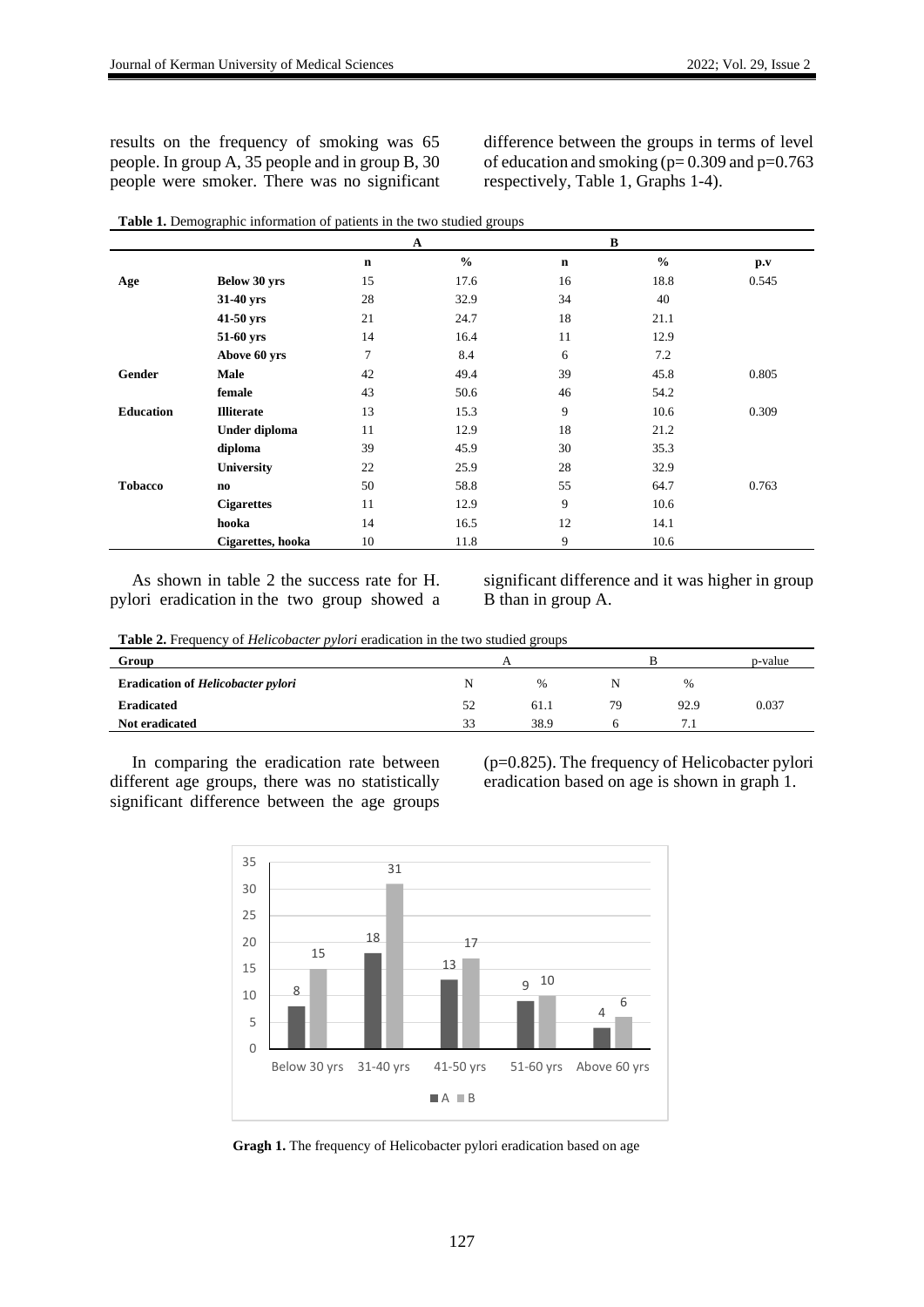The mean age of patients in groups A and B was  $42 \pm 11.88$  and  $41 \pm 13.75$  respectively. 62 patients were in the age group of 31-40 years. There was no significant difference between the treatment groups in terms of patients' age according to statistical analysis  $(P= 0.545)$ .

There was no significant difference in the eradication rate of *Helicobacter pylori* based on gender in any of the treatment groups. In both groups the higher eradication rate was in women than men (62.7% vs. 59.5% in group A and 95.6% vs. 89.7% in group B. The frequency of Helicobacter pylori eradication based on gender is shown in graph 2.



**Gragh 2.** The frequency of Helicobacter pylori eradication based on gender

There was no significant difference between treatment groups A and B in terms of gender according to statistical analysis. In group A 49.4% and in group B 45.8% were male respectively ( $P= 0.805$ ).

In none of the two groups, *Helicobacter pylori* eradication rate based on education level was significant. The highest frequency of eradication in both groups is for diploma cases. The frequency of Helicobacter pylori eradication based on education is shown in graph 3.

No association between *H. pylori* prevalence and smoking in both groups was found (Table 3).



**Gragh 3.** The frequency of Helicobacter pylori eradication based on education Out of 170 patients studied in this study, in different groups of education, the highest frequency was related to people with high school diploma with 69 people, 49.9% and 35.3% in groups A and B respectively (P= 0.309).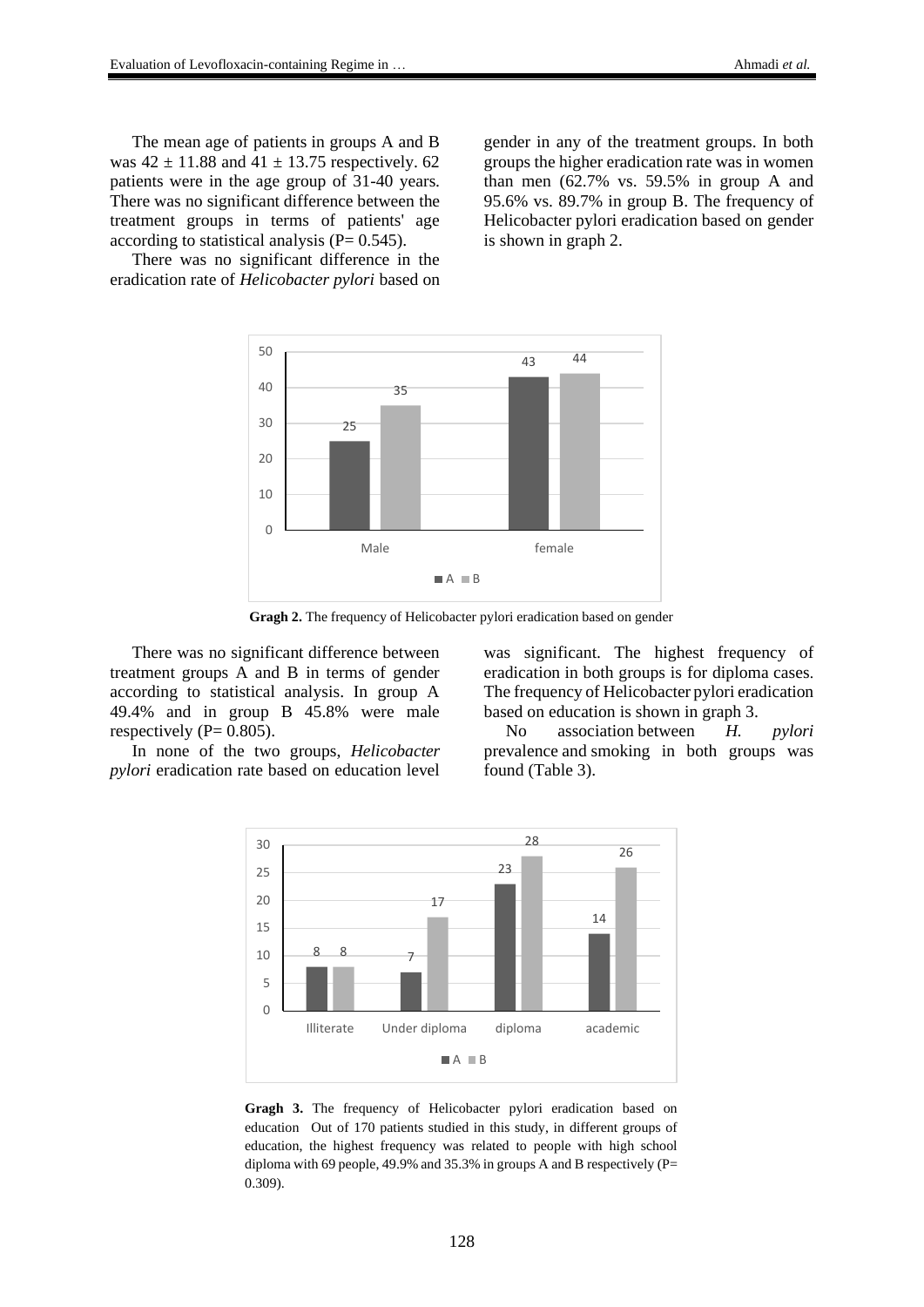| Group                           | B    |            |             |       | A    |               |       |       |
|---------------------------------|------|------------|-------------|-------|------|---------------|-------|-------|
| <b>Tobacco</b>                  | $\%$ | Eradicated | Total       | p.v   | $\%$ | Eradicated    | Total | p.v   |
| Do not consume                  | 96.3 | 53         | 55          |       | 60   | 30            | 50    | 0.902 |
| <b>Cigarettes</b>               | 88.8 | 8          | $\mathbf Q$ | 0.838 | 63.6 | $\mathcal{I}$ | 11    |       |
| hookah                          | 83.3 | 10         | 12          |       | 64.2 | $\mathbf Q$   | 14    |       |
| hookah and<br><b>Cigarettes</b> | 88.8 | 8          | 9           |       | 60   | 6             | 10    |       |

Table 3. The frequency of Helicobacter pylori eradication based on tobacco use in the two studied group

In this study, 10 out of 170 patients reported side effects. Side effects (nausea, vomiting, and diarrhea) were reported by 6 people in group A and 4 people in group B. However, no statistically significant difference was found between the groups in terms of the incidence of side effects ( $P= 0.772$ )

Among the side effects, the highest frequency was related to abdominal pain in 4 patients, nausea in 3 patients, vomiting in 2 patients and diarrhea in 1 patient. The frequency of eradication did not differ significantly between the two groups in terms of drug side effects. The *H. pylori* eradication rates in patients with and without side effects to the drugs proposed in the study were respectively 50% and 62% in group A and 100% and 92.5% in group B.

#### **Discussion**

In this study, eradication of *Helicobacter pylori* with a 14-day levofloxacin-containing triple regimen consisted of levofloxacin, amoxicillin, and pantoprazole was more effective. In a study in Hong Kong (2009), Hung has compared the diets of clarithromycin and levofloxacin. The first group was given levofloxacin 500 mg daily, amoxicillin 1 g twice daily and omeprazole 20 mg twice daily for one week. In the second group, 500 mg clarithromycin was administered twice daily instead of levofloxacin. The eradication rate was 85.3% with levofloxacin diet and 92.7% with clarithromycin diet ( $p = 0.43$ ) and complications were more common in clarithromycin treated group  $(21.3\% \text{ vs. } 13.3\%, \text{ p } = 0.06)$   $(25)$ . In Richard *et al* study at the University of Michigan, the eradication rate of *Helicobacter pylori* with levofloxacin triple therapy was higher than that of the bismuth-based quadruple therapy (68% vs. 87%) and it was better tolerated by patients (26). Gopal *et al*. (2013) compared the standard triple diet (containing clarithromycin) and levofloxacin-based diet for eradication of *Helicobacter pylori*. The eradication rate was almost the same (69% vs. 80%) and they proposed levofloxacin- based

regimen as a more economical option (27). In a study conducted by Goudarzi *et al*. on the resistance of *Helicobacter pylori* to common antibiotics, they found that the lowest resistance (13.4%) was related to levofloxacin and resistance to clarithromycin was 43.1% (28)[.Haji-Aghamohammadi](https://www.ncbi.nlm.nih.gov/pubmed/?term=Haji-Aghamohammadi%20AA%5BAuthor%5D&cauthor=true&cauthor_uid=27999644) *et al* compared the efficacy of levofloxacin versus clarithromycin in the eradication of *Helicobacter pylori* infection and concluded that despite the same safety, levofloxacin-based regimen had better efficacy (29). In a study by Khademi *et al.* in a multicenter analysis of *Helicobacter pylori* resistance from 1997 to 2013 in Iran, levofloxacin with 5.3% resistance and metronidazole with 61.6% resistance had respectively the lowest and highest antibiotic resistance rates (30). Clinical experience in Iran and in most developing countries has shown that the rate of eradication of *Helicobacter pylori* using the same treatment regimens was much lower than the rate reported in Western countries and the rate of recurrence or re-infection in the short or long term was much higher than the rate reported in Western countries (31). In recent years, there has been a significant reduction in the success rate of *Helicobacter pylori* eradication using standard drug regimens worldwide, especially in Asian countries (32). Researchers have stated that one of the main reasons for this is the increase in resistance of *Helicobacter pylori* to various antibiotics, particularly clarithromycin and metronidazole (33). In the present study, we examined patients for side effects during the course of drug treatment and also after the end of the treatment period, and the obtained data were collected based on the patients' own statements. Side effects studied included nausea, vomiting, abdominal pain, and diarrhea. In this study, out of 179 patients, 10 reported side effects. In a study by Kongchayanun *et al*. in China (2011), the most important side effects were nausea, vomiting, dizziness, and bad taste in the mouth (34). In a study conducted by Moradniani *et al*. in 2018 on Levofloxacin- based versus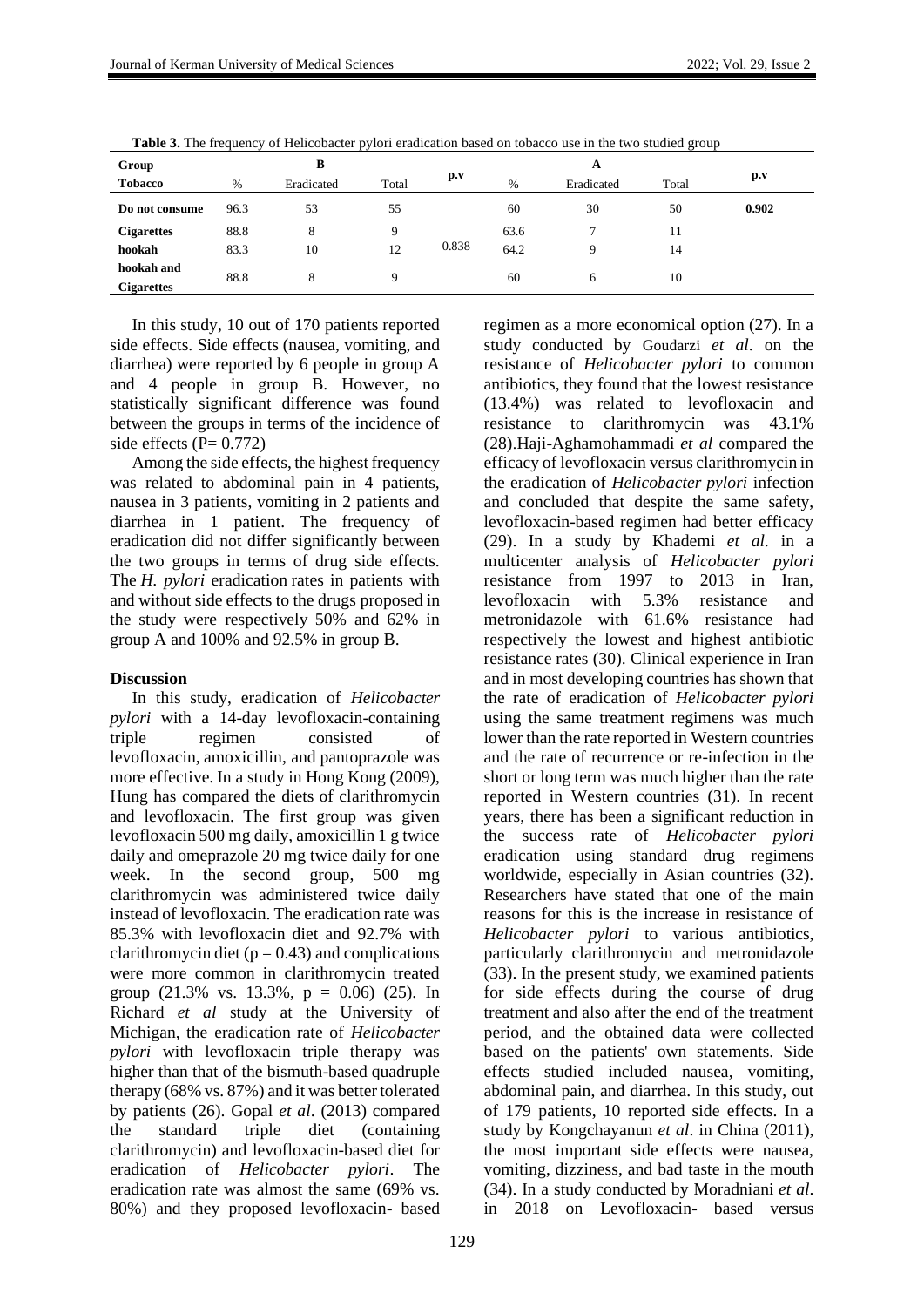clarithromycin- based sequential therapy in *helicobacter pylori* eradication, they found that the sequential levofloxacin-based treatment was more effective in eradicating HP than sequential clarithromycin-based treatment (35). In our recent study, it was found that levofloxacin-based therapy can be more effective than standard clarithromycin-based therapy.

In a study conducted by Fakheri *et al*, due to the high eradication rate of Helicobacter pylori and the very low rate of severe side effects, triple treatment with levofloxacin seems to be a suitable second-line option in the case of previous failure by treatments containing clarithromycin (36). This finding is similar to our results in the present study.

In another study conducted by Tirgar Fakheri *et al*. both triple therapies containing clarithromycin and levofloxacin do not appear to be suitable options for eradicating first-line Helicobacter pylori in Iran, and they recommended the use of clarithromycin in quadruple diets and storage levofloxacin for use in the second-line eradication regimens (37).

In the study done by Tariq *et al*., there was a significantly lower eradication rate with triple levofloxacin treatment among selected US population. Therefore, this treatment was not found as a good first-line treatment in US population, and a clarithromycin-based diet was suggested (38). Their conclusion is the opposite of our results.

In reviewing similar studies, in terms of the prevalence of side effects, we found that the complications and their incidence varied remarkably in different studies that were not consistent with our study. The problem may be due to racial differences; however, in all of the aforementioned studies, there was no significant relationship between the incidence of side effects and the eradication rate of *Helicobacter pylori*.

The acceptable rate of eradication of *Helicobacter pylori* in a standard diet should be 85-90% or higher, which is an acceptable limit. So far, very few studies have been conducted comparing fairly similar treatment regimens with this study, and no similar studies have been conducted in Iran. Most studies have investigated other diets or had longer treatment periods.

# **Conclusion**

According to the results of the present study, it can be concluded that the eradication of *Helicobacter pylori* in the 14-day treatment regimen of levofloxacin, amoxicillin and pantoprazole is more effective than the standard regimen of clarithromycin, amoxicillin and pantoprazole. Since the acceptable rate of eradication of *Helicobacter pylori* in a standard diet is expected to reach a minimum of 85-90% cure, the rate of eradication of *Helicobacter pylori* in group B of the present study was standard and in group A was less than standard which requires further research in this area.

# **Limitation**

Limitations of this study included the presence of underlying disease, lack of education and blindness and psychological disorders, drug interactions, lack of proper cooperation in the timely use of drugs and withdrawal from the study at any stage of the study. To overcome these limitations, patients with no underlying problems were tried and for illiterate and blind patients, specific plastic boxes were used in which the medications were taken each time. Also, the daily medications of the patient were examined by the researcher and interfering drugs were removed. All participants asked for studying and signing the informed consent form and all the clauses of this form were explained for them by the researcher.

### **Acknowledgments**

This study was reviewed by the Ethics Committee at Kerman University of Medical Sciences and approved with the code IR.KMU.AH.REC.1395.42. We, hereby, appreciate the efforts of all the staff of the Endoscopy Unit of Besat Gastroenterology Clinic who have helped us in this research.

# **Conflict of interest**

Authors declare that there is no conflict of interest.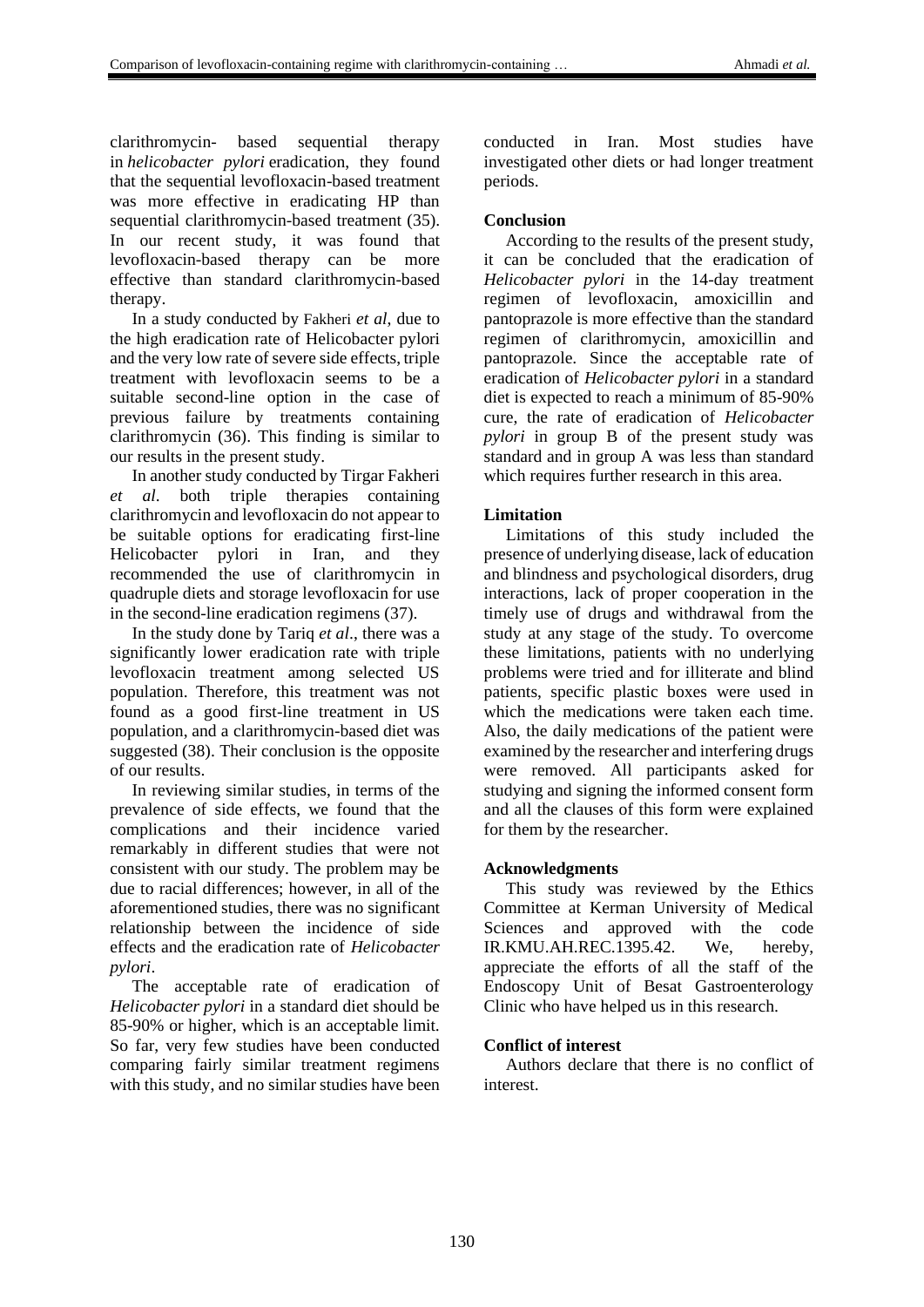### **References**

- 1. Chey WD, Leontiadis GI, Howden CW, Moss SF. ACG clinical guideline: Treatment of<br>helicobacter pylori Infection. Am J helicobacter pylori Infection. Am J Gastroenterol. 2017; 112(2):212-39. doi: 10.1038/ajg.2016.563.
- 2. Fischbach W, Malfertheiner P, Lynen Jansen P, Bolten W, Bornschein J, Buderus S, et al. Verantwortlich für die DGVS. S2k-Leitlinie Helicobacter pylori und gastroduodenale Ulkuskrankheit [S2k-guideline Helicobacter pylori and gastroduodenal ulcer disease]. Z Gastroenterol. 2016; 54(4):327-63. German. doi: 10.1055/s-0042-102967.
- 3. McColl KE. Clinical practice. Helicobacter pylori infection. N Engl J Med. 2010; 362(17):1597-604. doi: 10.1056/NEJMcp1001110.
- 4. NIH Consensus Conference. Helicobacter pylori in peptic ulcer disease. NIH Consensus Development Panel on Helicobacter pylori in Peptic Ulcer Disease. JAMA. 1994; 272(1):65- 9. PMID: 8007082.
- 5. Kasper DL, Fauci AS, Hauser SL, Longo DL, Jameson JL, Loscalzo J. Harrison's principles of internal medicine. 17th ed. Internal Medicine Journal. 2015; 38(12):932. doi: 10.1111/j.1445-5994.2008.01837.x.
- 6. Hsu PI, Lai KH, Hsu PN, Lo GH, Yu HC, Chen WC, et al. Helicobacter pylori infection and the risk of gastric malignancy. Am J Gastroenterol. 2007; 102(4):725-30. doi: 10.1111/j.1572- 0241.2006.01109.x.
- 7. Ford AC, Delaney BC, Forman D, Moayyedi P. Eradication therapy in Helicobacter pylori positive peptic ulcer disease: Systematic review and economic analysis. Am J Gastroenterol. 2004; 99(9):1833-55. doi: 10.1111/j.1572-0241.2004.40014.x.
- 8. Ables AZ, Simon I, Melton ER. Update on Helicobacter pylori treatment. Am Fam Physician. 2007; 75(3):351-8. PMID: 17304866.
- 9. Chen LT, Lin JT, Tai JJ, Chen GH, Yeh HZ, Yang SS, et al. Long-term results of anti-Helicobacter pylori therapy in early-stage gastric high-grade transformed MALT lymphoma. J Natl Cancer Inst. 2005; 97(18):1345-53. doi: 10.1093/jnci/dji277.
- 10. Morgner A, Bayerdörffer E, Neubauer A, Stolte M. Malignant tumors of the stomach. Gastric mucosa-associated lymphoid tissue lymphoma and Helicobacter pylori.

Gastroenterol Clin North Am. 2000; 29(3):593-607. doi: 10.1016/s0889- 8553(05)70132-1.

- 11. Adamek RJ, Suerbaum S, Pfaffenbach B, Opferkuch W. Primary and acquired Helicobacter pylori resistance to clarithromycin, metronidazole, and amoxicillin--influence on treatment outcome. Am J Gastroenterol. 1998; 93(3):386-9. doi: 10.1111/j.1572-0241.1998.00386.x.
- 12. Massarrat S, Saberi-Firoozi M, Soleimani A, Himmelmann GW, Hitzges M, Keshavarz H. Peptic ulcer disease, irritable bowel syndrome and constipation in two populations in Iran. Eur J Gastroenterol Hepatol. 1995; 7(5):427- 33. PMID: 7614105.
- 13. Mégraud F. H pylori antibiotic resistance: prevalence, importance, and advances in testing. Gut. 2004; 53(9):1374-84. doi: 10.1136/gut.2003.022111.
- 14. Collins J, Ali-Ibrahim A, Smoot DT. Antibiotic therapy for Helicobacter pylori. Med Clin North Am. 2006; 90(6):1125-40. doi: 10.1016/j.mcna.2006.07.002.
- 15. Mohammadi M, Attaran B, Malekzadeh R, Graham DY. Furazolidone, an Underutilized Drug for H. pylori Eradication: Lessons from Iran. Dig Dis Sci. 2017; 62(8):1890-6. doi: 10.1007/s10620-017-4628-5.
- 16. Walsh JH, Peterson WL. The treatment of Helicobacter pylori infection in the management of peptic ulcer disease. N Engl J Med. 1995; 333(15):984-91. doi: 10.1056/NEJM199510123331508.
- 17. Malfertheiner P, Megraud F, O'Morain CA, Gisbert JP, Kuipers EJ, Axon AT, et al. European Helicobacter and microbiota study group and consensus panel. management of Helicobacter pylori infection-the maastricht V/florence consensus report. Gut. 2017; 66(1):6-30. doi: 10.1136/gutjnl-2016-312288.
- 18. Chung JW, Lee GH, Han JH, Jeong JY, Choi KS, Kim DH, et al. The trends of one-week first-line and second-line eradication therapy for Helicobacter pylori infection in Korea. Hepatogastroenterology. 2011; 58(105):246- 50. PMID: 21510323.
- 19. Gisbert JP, Calvet X. Review article: The effectiveness of standard triple therapy for Helicobacter pylori has not changed over the last decade, but it is not good enough. Aliment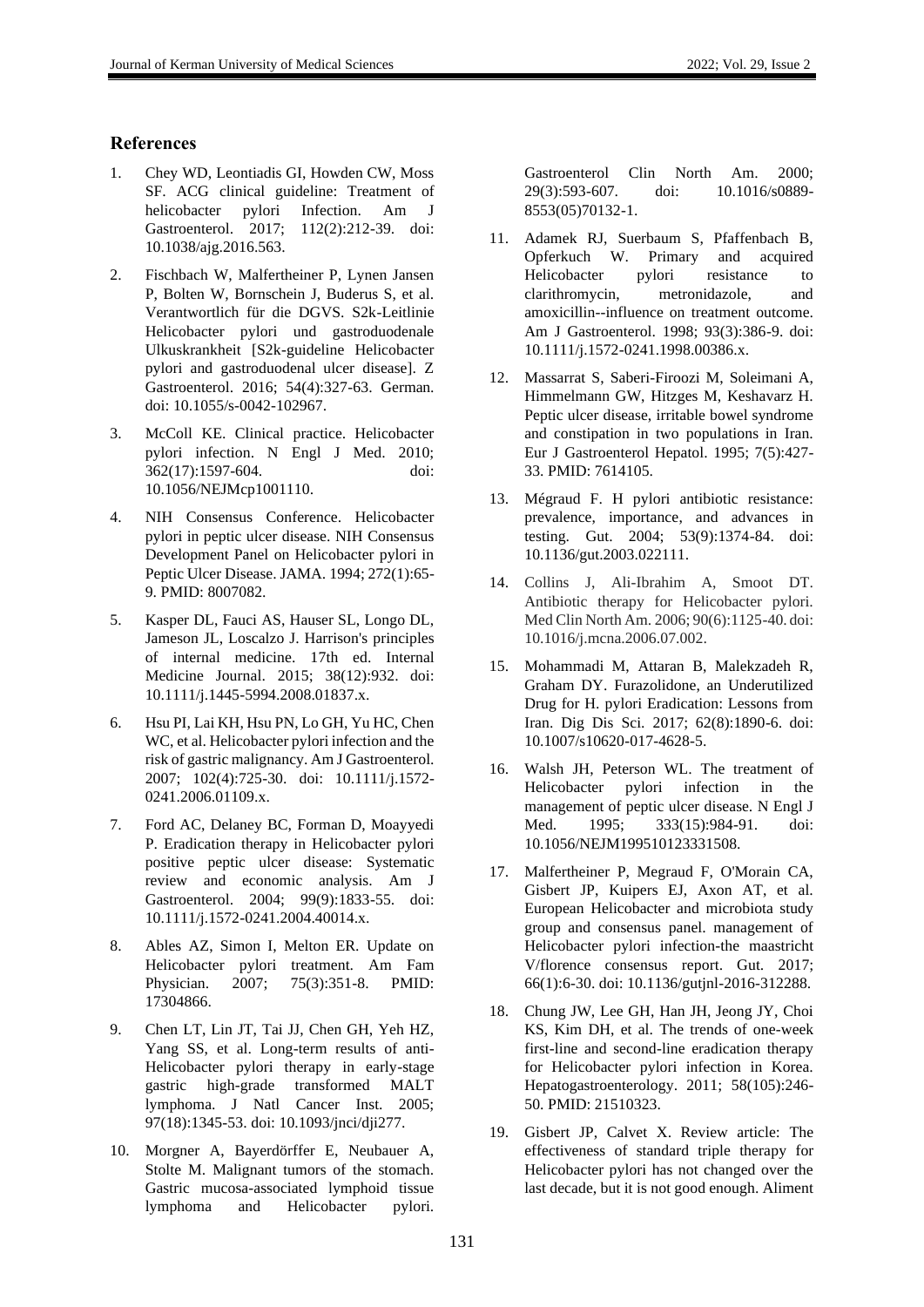Pharmacol Ther. 2011; 34(11-12):1255-68. doi: 10.1111/j.1365-2036.2011.04887.x.

- 20. Graham DY, Fischbach L. Helicobacter pylori treatment in the era of increasing antibiotic resistance. Gut. 2010; 59(8):1143-53. doi: 10.1136/gut.2009.192757.
- 21. Graham DY. Antibiotic resistance in Helicobacter pylori: Implications for therapy. Gastroenterology. 1998; 115(5):1272-7. doi: 10.1016/s0016-5085(98)70100-3.
- 22. Vakil N, Vaira D. Non-invasive tests for the diagnosis of H. pylori infection. Rev Gastroenterol Disord. 2004; 4(1):1-6.PMID: 15029105.
- 23. De Francesco V, Zullo A, Hassan C, Faleo D, Ierardi E, Panella C, et al. Two new treatment regimens for Helicobacter pylori eradication: A randomised study. Dig Liver Dis. 2001; 33(8):676-9. doi: 10.1016/s1590- 8658(01)80044-x.
- 24. Lee H, Hong SN, Min BH, Lee JH, Rhee PL, Lee YC, et al. Comparison of efficacy and safety of levofloxacin-containing versus standard sequential therapy in eradication of Helicobacter pylori infection in Korea. Dig Liver Dis. 2015; 47(2):114-8. doi: 10.1016/j.dld.2014.10.014.
- 25. Hung IF, Chan P, Leung S, Chan FS, Hsu A, But D, et al. Clarithromycin-amoxycillincontaining triple therapy: a valid empirical first-line treatment for Helicobacter pylori eradication in Hong Kong? Helicobacter. 2009; 14(6):505-11. doi: 10.1111/j.1523- 5378.2009.00722.x.
- 26. Saad RJ, Schoenfeld P, Kim HM, Chey WD. Levofloxacin-based triple therapy versus bismuth-based quadruple therapy for persistent Helicobacter pylori infection: A meta-analysis. Am J Gastroenterol. 2006;101(3):488-96. doi: 10.1111/j.1572-0241.2006.00637.x.
- 27. Gopal R, Elamurugan TP, Kate V, Jagdish S, Basu D. Standard triple versus levofloxacin based regimen for eradication of Helicobacter pylori. World J Gastrointest Pharmacol Ther. 2013; 4(2):23-7. doi: 10.4292/wjgpt.v4.i2.23.
- 28. Goudarzi M, Heidary M, Azad M, Fazeli M, Goudarzi H. Evaluation of antimicrobial susceptibility and integron carriage in *Helicobacter pylori* isolates from patients. Gastroenterol Hepatol Bed Bench. 2016;9(1):47-52. PMID: 28224028; PMCID: PMC5310800.
- 29. Haji-Aghamohammadi AA, Bastani A, Miroliaee A, Oveisi S, Safarnezhad S. Comparison of levofloxacin versus clarithromycin efficacy in the eradication of Helicobacter pylori infection. Caspian J Intern Med. 2016; 7(4):267-71. PMID: 27999644.
- 30. Khademi F, Poursina F, Hosseini E, Akbari M, Safaei HG. Helicobacter pylori in Iran: A systematic review on the antibiotic resistance. Iran J Basic Med Sci. 2015; 18(1):2-7. PMID: 25810869.
- 31. Gisbert JP, Calvet X. Update on non-bismuth quadruple (concomitant) therapy for eradication of Helicobacter pylori. Clin Exp Gastroenterol. 2012; 5:23-34. doi: 10.2147/CEG.S25419.
- 32. Treiber G, Wittig J, Ammon S, Walker S, van Doorn LJ, Klotz U. Clinical outcome and influencing factors of a new short-term quadruple therapy for Helicobacter pylori eradication: A randomized controlled trial (MACLOR study). Arch Intern Med. 2002; 162(2):153-60. doi: 10.1001/archinte.162.2.153.
- 33. Okada M, Oki K, Shirotani T, Seo M, Okabe N, Maeda K, et al. A new quadruple therapy for the eradication of Helicobacter pylori. Effect of pretreatment with omeprazole on the cure rate. J Gastroenterol. 1998; 33(5):640-5. doi: 10.1007/s005350050150.
- 34. Kongchayanun C, Mahachai V, Pornthisarn B, Amornsawadwattana S, Vilaichone RK. Efficacy of 10-day and 5-day concomitant therapy for Helicobacter pylori eradication in Thai patients with non-ulcer dyspepsia. Gastroenterology. 2011; 140(5):879-83. doi: 10.1016/S0016-5085(11)63653-6.
- 35. Moradniani M, Mirbeik-Sabzevari Z, Jaferian S, Shafiezadeh S, Ehsani Ardakani MJ, Mirzaee Roozbahany M, et al. Levofloxacin based vs clarithromycin based sequential therapy in *helicobacter pylori* eradication; a randomized clinical trial. Gastroenterol Hepatol Bed Bench. 2018; 11(1):19-26. PMID: 29564061.
- 36. Fakheri H, Bari Z, Taghvaei T, Hosseini V, Maleki I, Valizadeh SM, Kazemi A. The efficacy of levofloxacin-based triple therapy for helicobacter pylori eradication after failure with clarithromycin-containing regimens. Govaresh. 2018; 22:261-65.
- 37. Tirgar Fakheri S, Sadough A, Fakheri H. Comparing Clarithromycin- and Levofloxacin-Containing Triple Therapies for First Line